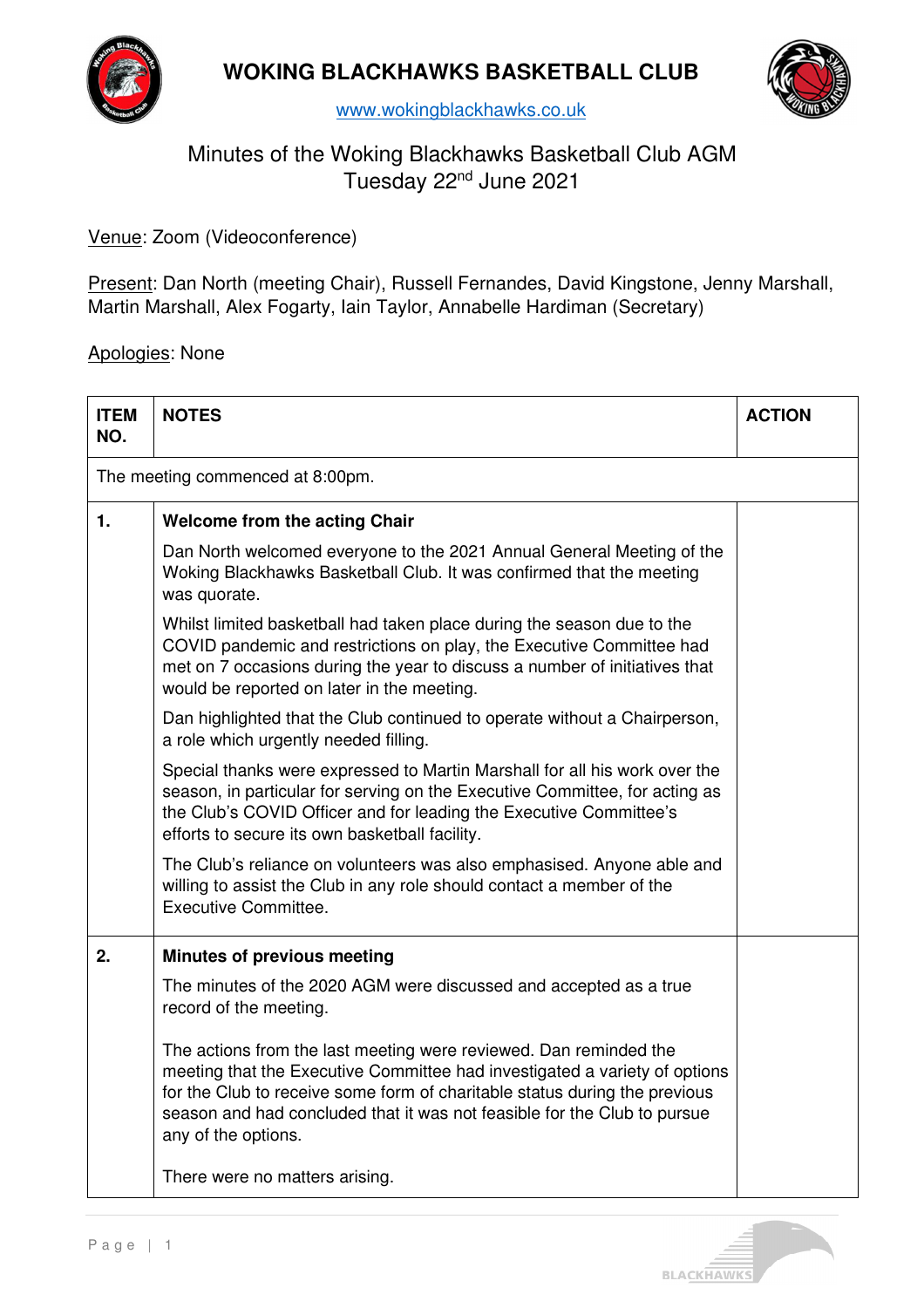



| 3. | <b>COVID Report</b>                                                                                                                                                                                                                                                                                                                                                                                                                    |  |
|----|----------------------------------------------------------------------------------------------------------------------------------------------------------------------------------------------------------------------------------------------------------------------------------------------------------------------------------------------------------------------------------------------------------------------------------------|--|
|    | Martin Marshall, as COVID Officer, provided a report of the measures that<br>the Club had taken to ensure the health and safety of players, coaches,<br>parents and volunteers during the COVID-19 pandemic, which were in line<br>with Government guidelines and the Return to Play guidance published by<br>Basketball England and British Wheelchair Basketball.                                                                    |  |
|    | These measures proved effective, with only one case of COVID needing to<br>be reported to Basketball England during the season. A handful of other<br>cases had been identified amongst Club players that did not require<br>reporting. Thanks were expressed to all coaches and team managers who<br>had ensured compliance with the Club's policy.                                                                                   |  |
|    | Under Basketball England's Return to Play guidance, training and<br>competition was currently allowed at all ages (Level 1). It was anticipated<br>that many of the measures being operated by the Club, including<br>temperature checking prior to entering training venues, would cease once<br>the Government had removed COVID restrictions more widely.                                                                           |  |
|    | British Wheelchair Basketball had recently made it a requirement, under<br>Level 3 of its Return to Play guidance, for all players to carry out a lateral<br>flow test at home before attending training.                                                                                                                                                                                                                              |  |
|    | Thanks were recorded to Martin for his work over the season as the Club's<br>COVID Officer.                                                                                                                                                                                                                                                                                                                                            |  |
| 4. | <b>Section Updates</b>                                                                                                                                                                                                                                                                                                                                                                                                                 |  |
|    | Dan, David and Russ presented an update on the Senior, Wheelchair and<br>Youth Sections, respectively.                                                                                                                                                                                                                                                                                                                                 |  |
|    | <b>Seniors</b>                                                                                                                                                                                                                                                                                                                                                                                                                         |  |
|    | Following a handful of training sessions at the start of the season, the<br>Senior Section had returned to training on 17 <sup>th</sup> May. Numbers had been<br>high with former players returning as well as a lot of interest from new<br>players. In line with previous seasons, 3 men's teams and one ladies' team<br>had been entered into the Wessex League for the next season.                                                |  |
|    | The Senior Section had begun using myclubhouse (set up the previous<br>year for the Youth Section) for registering players and taking payments.                                                                                                                                                                                                                                                                                        |  |
|    | Wheelchair                                                                                                                                                                                                                                                                                                                                                                                                                             |  |
|    | Following only two training sessions in September, the Wheelchair Section<br>had returned to training on 12 <sup>th</sup> June. A fairly small number of players had<br>returned due to a reluctance amongst the team to return to sport under<br>current Government restrictions. This was in line with the experience of<br>other clubs and it was hoped that numbers would increase once<br>Government lockdown restrictions eased. |  |
|    | A few players had continued to pay their monthly fees throughout the<br>season, despite no training taking place, to maintain fuds, which allowed<br>the Wheelchair Section to offer free sessions over the summer to                                                                                                                                                                                                                  |  |

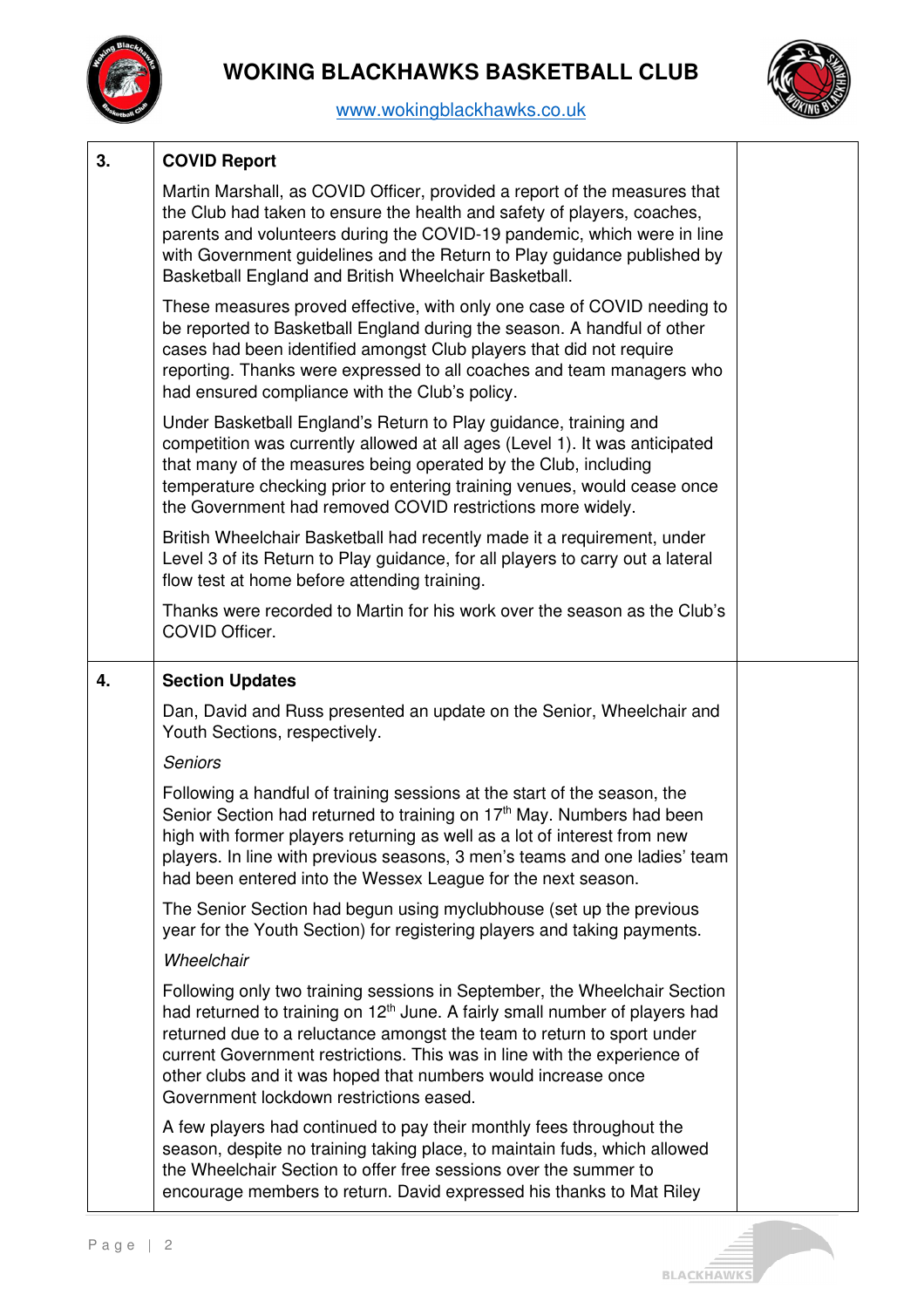



|    | and Alex Fogarty for the successful fundraising that had been achieved<br>during the season.                                                                                                                                                                                                                                                                                                                       |  |
|----|--------------------------------------------------------------------------------------------------------------------------------------------------------------------------------------------------------------------------------------------------------------------------------------------------------------------------------------------------------------------------------------------------------------------|--|
|    | Youth                                                                                                                                                                                                                                                                                                                                                                                                              |  |
|    | Camps had been run over the summer (2020) which were popular.<br>Training had begun at the start of the season and there was an<br>expectation of National League games starting, however, play quickly<br>stopped under lockdown restrictions. Training was resumed following the<br>latest period of lockdown and many friendly games had been held and<br>would continue over the summer.                       |  |
|    | An increase in enquiries had been received from the U10 and U12 age<br>groups. Youth fundamentals had continued, when possible, and were<br>popular.                                                                                                                                                                                                                                                               |  |
|    | A new portal, 'myclubhouse', was launched ahead of the 2020/21 season<br>which had been very useful for communicating with players and parents<br>and enabling payments to be stopped and re-started as necessary.                                                                                                                                                                                                 |  |
|    | Two new Level 3 coaches had joined the team of coaches in the Youth<br>Section.                                                                                                                                                                                                                                                                                                                                    |  |
|    | Russ informed the meeting of three new roles that were being created<br>within the Youth Section: Lead National League Coach, Lead Local<br>League Coach and Lead Team Manager. The Lead National League<br>Coach would mentor National League coaches and offer coaches<br>development plans to improve their coaching. Each Lead would report to<br>the Head of Section and reflected how other Club's operated. |  |
|    | Strength and conditioning sessions had taken place via zoom during the<br>season, in particular when it was not possible for teams to train. These<br>would continue in live form, with the aim for all teams to have one session<br>every two weeks.                                                                                                                                                              |  |
|    | The Youth Section were also planning to roll out a school's programme, to<br>increase interest amongst the younger ages and increase Club<br>membership.                                                                                                                                                                                                                                                           |  |
|    | A shooting machine had recently been purchased by the Club, using<br>money received from grants, with the aim of enhancing players' shooting.                                                                                                                                                                                                                                                                      |  |
|    | Looking forwards, the Youth Section were discussing the appointment of a<br>coaching mentor in association with Kingston Knights. For the first time in<br>Club history, two girls' teams were being entered into the National League<br>for the 2021/22 season.                                                                                                                                                   |  |
|    | The Youth Section had developed a number of new referees and players<br>were being encourage to attend a Level 2 table officiating course.                                                                                                                                                                                                                                                                         |  |
| 5. | <b>Treasurer's Report</b>                                                                                                                                                                                                                                                                                                                                                                                          |  |
|    | Alex Fogarty presented her report of the Club's accounts and finances.                                                                                                                                                                                                                                                                                                                                             |  |
|    | Bank Balances as at 31 May 2021:<br>Main Account: £939.83                                                                                                                                                                                                                                                                                                                                                          |  |

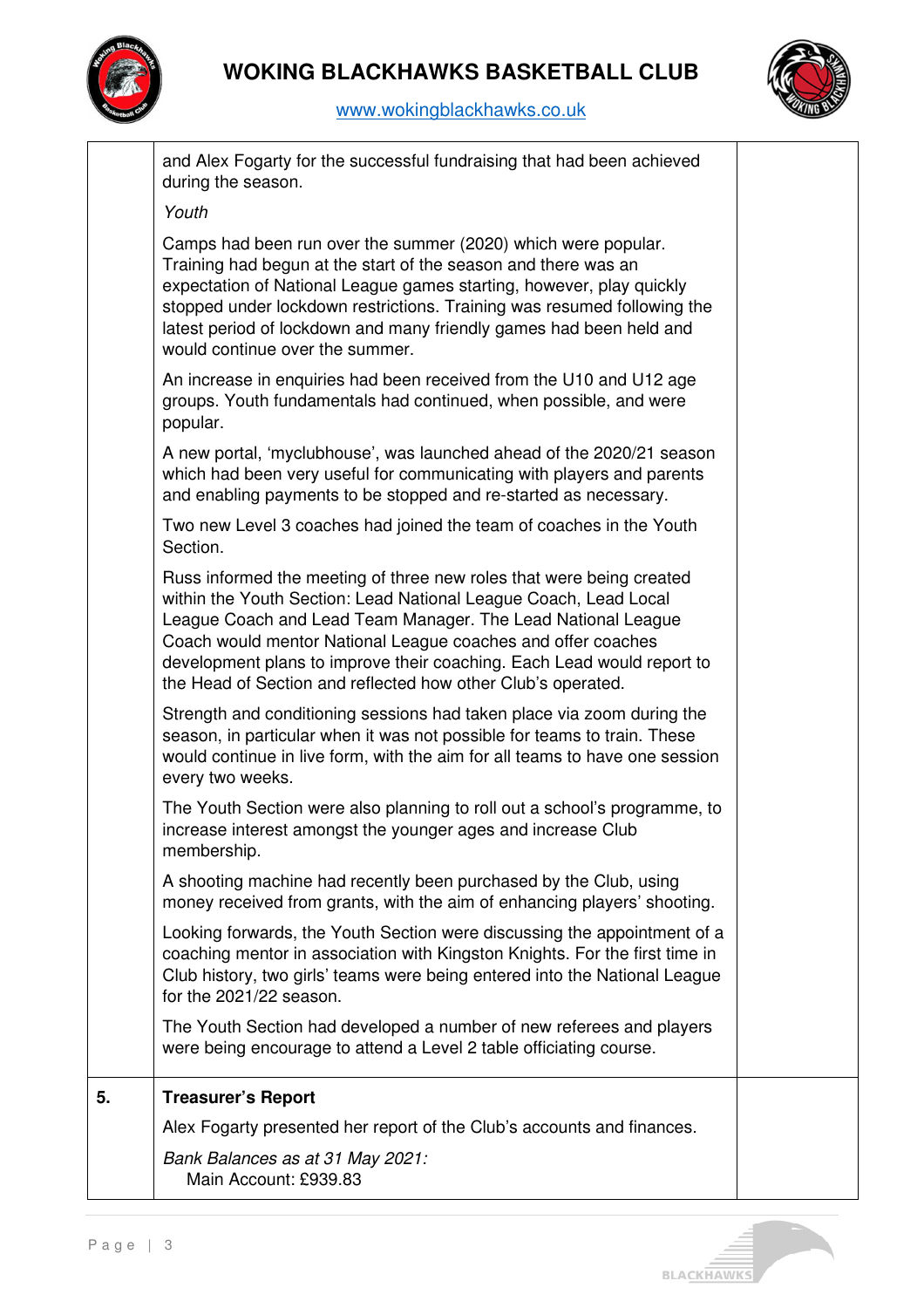



Seniors Account: £6,608.37

Wheelchair Account: £5,904.77 (of which c.£4,300 was donation money)

Youth Account: £18,810.40 (of which c.£4,500 was donation money)

## **Donations**

The Executive Committee had agreed to appoint Mat Riley in the summer 2020 to assist with the Club's fundraising (10% of all donations awarded paid to Mat). This has proved successful, with a total of £16,995.12 being received in donations during the year, all of which were for specific Sections and/or activities:

Main account

- Easy fundraising: £95.12
- Sports England: £5,500 for basketballs, cones, bibs, towards the shooting machine, coaches.

Wheelchair Section

- Local Giving Magic Little Grants: £500 for storage facilities
- £3,000 used towards a shooting machine for the Club
- Community Foundation for Surrey: £5,000 for 2 coach's courses, ladies team kit, servicing of wheelchairs and towards the storage facility
- £100 used for COVID related supplies (thermometers, gel, wipes etc for all the whole Club)

Youth Section

• Woking Council: £500 towards court hire for youth fundaments and support for the youth programme

Further donations pledged, which would be received once items had been purchased:

- Woking Council: £4,500 towards the shooting machine, a livestream camera and balls
- Bruce Wake Trust: £2,000 towards the shooting machine

## Cash Floats and Scrutineer

Alex explained that various teams within the Club held cash floats. There was a desire to move away from cash floats so that a full audit trail of payments could be maintained and facilitate the scrutineer of the accounts.

#### BE credits

Basketball England had credited the Club for registrations of tournaments and dual registrations (for coaches etc) to the sum of £450. £80 had also been refunded in respect of National League players not returning next season. All other National League licences had been carried over to next season.

#### Myclubhouse and Gocardless

Myclubhouse had been set up in 2020 as an administration and payment platform for the Youth Section. The platform facilitated communications and the sharing of information with players/parents, for players to register

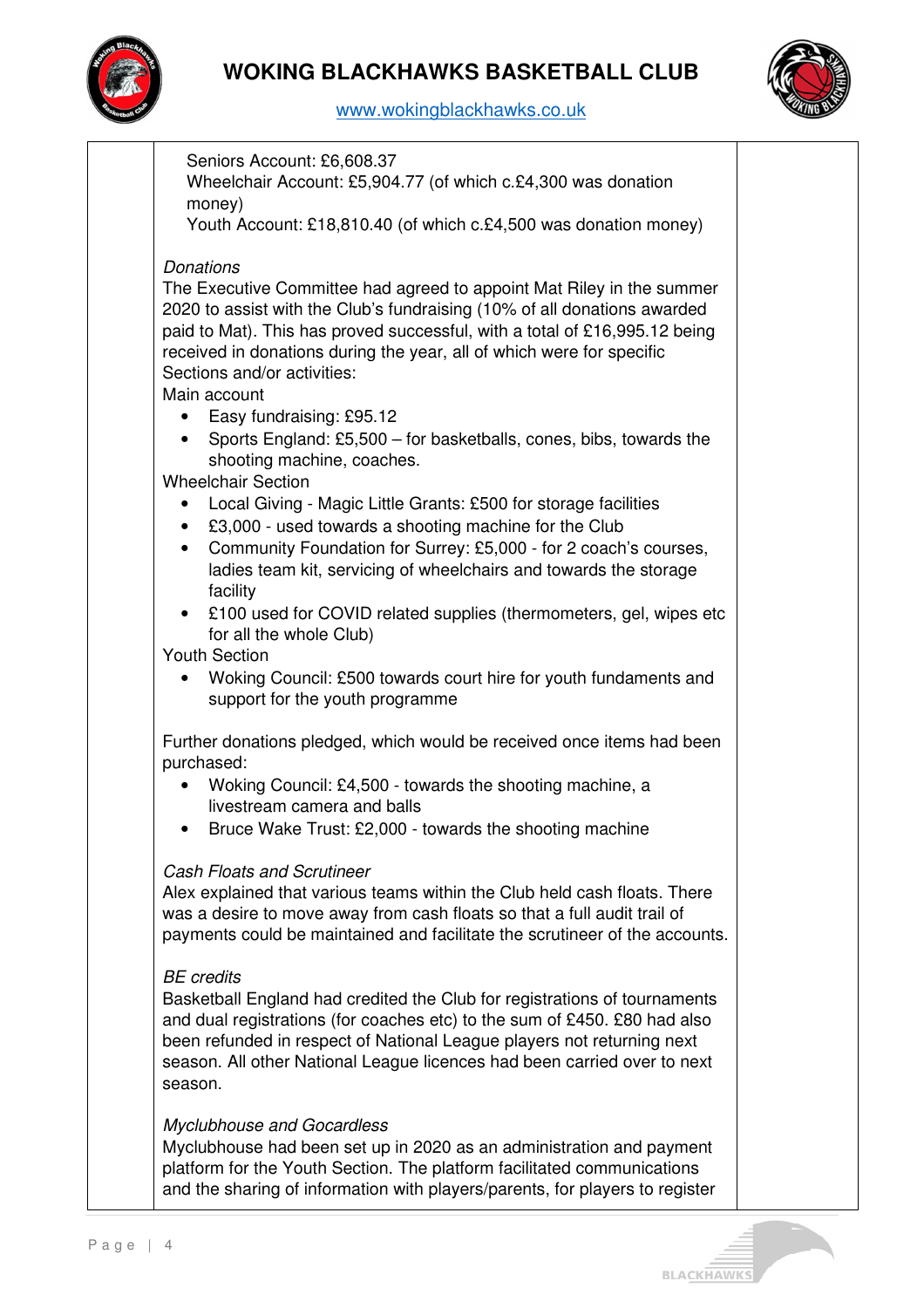



| for sessions and for the electronic payment of subs. The Senior Section<br>had been added in May 2021 but until 20 June 2021, subs had been paid<br>into the Youth Section bank account. As a result, £218.51 of the Youth<br>balance was Senior funds.                                                                                                                                                                                                                                                                                                                                                                                                                                                                                       |           |
|-----------------------------------------------------------------------------------------------------------------------------------------------------------------------------------------------------------------------------------------------------------------------------------------------------------------------------------------------------------------------------------------------------------------------------------------------------------------------------------------------------------------------------------------------------------------------------------------------------------------------------------------------------------------------------------------------------------------------------------------------|-----------|
| Noticeable changes from the accounts last year:<br>Income-overall surplus of c.£3,300 from the last tax year<br>Donations: An astounding £16,995 had been received this tax year<br>٠<br>(up from £9,600 in the last tax year).<br>Camps: Net income from youth camps that had taken place over the<br>$\bullet$<br>summer 2020 was up c.£1,700.<br>Subs: Down significantly this season (by 64%) due to the limited<br>$\bullet$<br>play that had taken place.                                                                                                                                                                                                                                                                               |           |
| Expenditure - equivalent to last tax year<br>Court hire: Dropped by 65% (in line with the subs received)<br>Equipment: A shooting machine had been purchased at a cost of<br>£7,700, through donations from Woking Council, Woking Community<br>Fund and the Bruce Wake Wheelchair fund. It is for the Club as a<br>whole and will be stored at Woking College.<br>Storage Costs: A new cost for the storage of wheelchairs, primarily,<br>and other items at a cost of over £220 per month. All costs had been<br>covered by donations to date however, a cheaper solution was being<br>sought.<br>Gocardless fees: A new cost for the Senior and Youth Sections<br>$\bullet$<br>following the implementation of myclubhouse and gocardless. |           |
| Other outstanding points:<br>Senior Section: There was a remaining balance of £533.20 to be<br>$\bullet$<br>paid by a former Club member to fix a broken door at Woking<br>College. The Executive Committee had contacted the individual<br>however, as he was not able to work during the season due to<br>COVID, no further payments had been made. The matter was being<br>pursued.<br>Recognising that no one should be excluded from basketball on a<br>$\bullet$<br>financial basis, a statement would be added to the website and<br>myclubhouse to encourage individuals in financial difficulty and<br>unable to meet the cost of subs to approach the Head of the relevant<br>Section.                                              | Martin    |
| Approval of the accounts were proposed by Martin, seconded by Russ,<br>and accepted for signing.                                                                                                                                                                                                                                                                                                                                                                                                                                                                                                                                                                                                                                              | Annabelle |
| The Executive Committee would meet to consider the appropriate<br>transfer of funds from each of the section accounts to the main account,<br>for the purpose of the contingency fund.                                                                                                                                                                                                                                                                                                                                                                                                                                                                                                                                                        |           |
| Thanks were noted to Alex for her diligence to the Treasurers role<br>over the season and work with Mat on fundraising.                                                                                                                                                                                                                                                                                                                                                                                                                                                                                                                                                                                                                       |           |

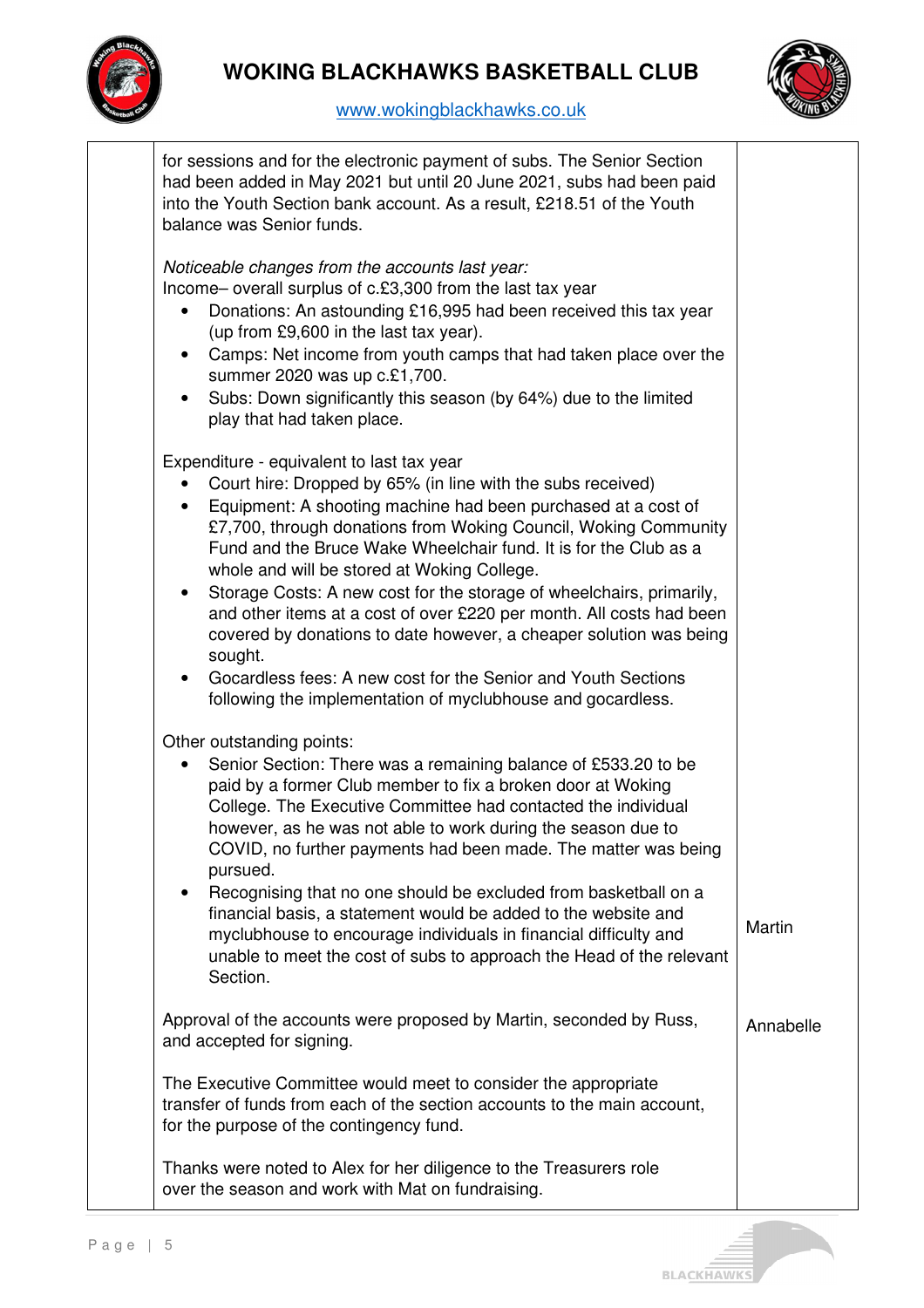

# **WOKING BLACKHAWKS BASKETBALL CLUB**



| 6. | <b>Amendments to the Constitution</b>                                                                                                                                                                                                                                                                                                              |           |
|----|----------------------------------------------------------------------------------------------------------------------------------------------------------------------------------------------------------------------------------------------------------------------------------------------------------------------------------------------------|-----------|
|    | No amendments to the Constitution had been proposed.                                                                                                                                                                                                                                                                                               |           |
| 7. | <b>Election of Officers</b>                                                                                                                                                                                                                                                                                                                        |           |
|    | The following individuals were proposed and accepted:                                                                                                                                                                                                                                                                                              |           |
|    | Secretary: Annabelle Hardiman<br>$\bullet$<br><b>Treasurer: Alex Fogarty</b><br>$\bullet$<br>Head of Youth Basketball: Russell Fernandes (noting that this would<br>$\bullet$<br>most likely be his final year)<br>Head of Seniors Basketball: Dan North<br>$\bullet$<br>Head of Wheelchair Basketball: David Kingstone<br>$\bullet$               |           |
|    | All officers were elected unopposed.                                                                                                                                                                                                                                                                                                               |           |
|    | Chairperson: No nominations had again been received and role would<br>therefore remain vacant, however, needed filling as a matter of urgency.                                                                                                                                                                                                     |           |
|    | The Executive Committee was authorised to appoint a Safeguarding<br>Officer(s) and a Data Protection Officer, with the following being re-<br>appointed as Safeguarding Officers: Andy Vale (Youth); Lisa Bhaura<br>(Seniors); Paige Mullins (Wheelchair). The Executive Committee had<br>agreed not to appoint a Data Protection Officer to date. |           |
| 8. | Registration fees for 2021/22 season                                                                                                                                                                                                                                                                                                               | Executive |
|    | In accordance with previous seasons, it was agreed that registration fees<br>for 2021/22 would be set by individual sections and noted by the Executive<br>Committee.                                                                                                                                                                              | Committee |
|    | It was noted that Dan had been approached by a member of the Club for<br>the Club to reconsider the fees for the younger age groups.                                                                                                                                                                                                               |           |
| 9. | "Towards a Blackhawks Basketball Centre"                                                                                                                                                                                                                                                                                                           |           |
|    | Martin provided a report of the work the Executive Committee was doing to<br>seek funding for a Blackhawks Basketball Centre.                                                                                                                                                                                                                      |           |
|    | A "Towards a Blackhawks Basketball Centre" business proposal had been<br>written and shared with Basketball England, local councillors and other<br>individuals and organisation for comments.                                                                                                                                                     |           |
|    | An idea had also been logged on "You Fund Surrey" to raise awareness<br>that the Club was seeking to develop its own centre.                                                                                                                                                                                                                       |           |
|    | The Club was faced with two main issues, firstly finding a location to build<br>a basketball centre, secondly funding. Once a possible venue had been<br>located, it was anticipated that securing funding would be easier.                                                                                                                        |           |
|    | The Executive Committee had also been speaking to a number of local<br>schools, including Woking High and Greenfield School, both of which had<br>plans to build new sports halls on their respective sites. Greenfield School                                                                                                                     |           |